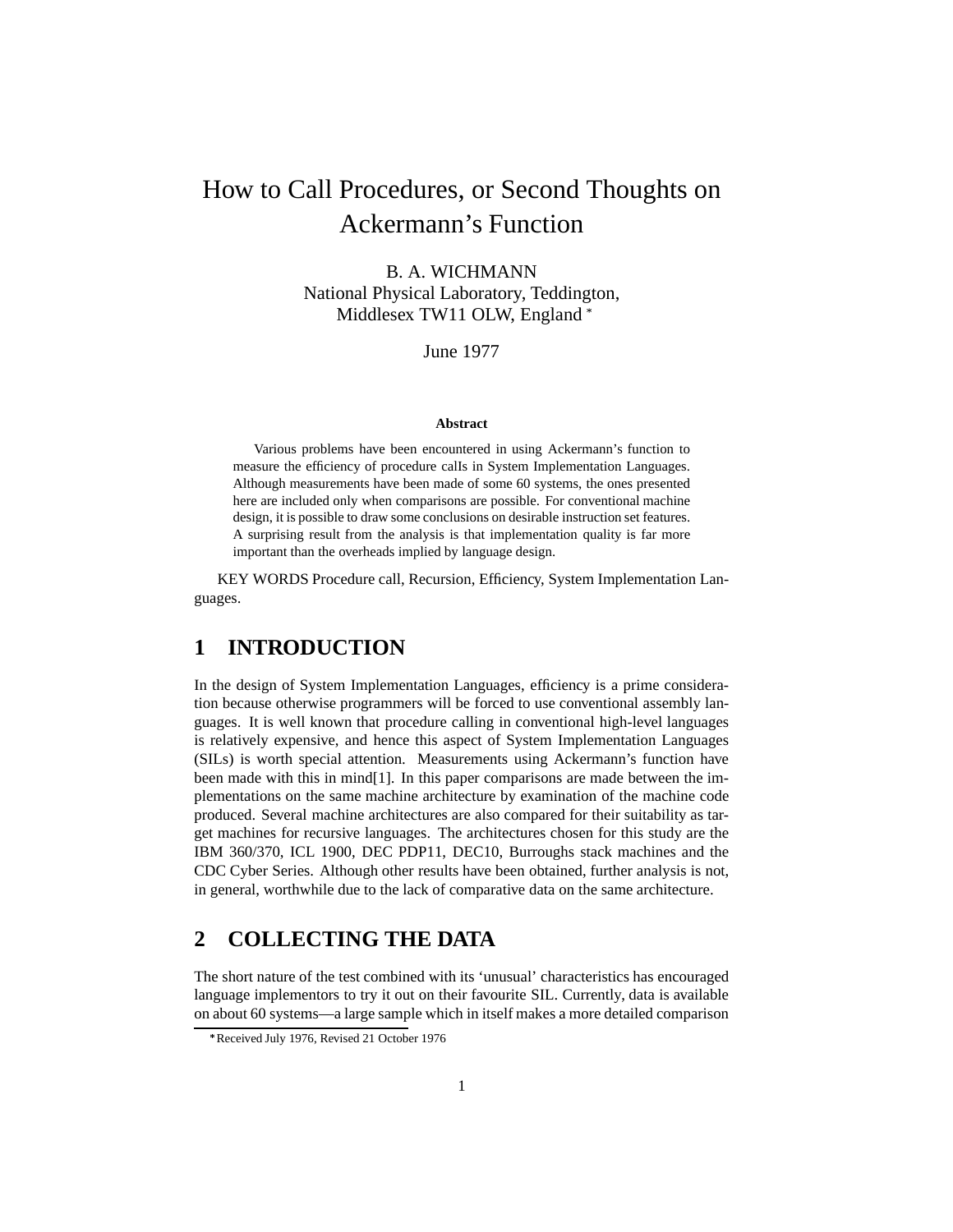worthwhile. Larger tests which have been constructed recently have been much less successful in collecting data.

Problems have arisen with the information received at the National Physical Laboratory (NPL). Sometimes this has excluded a listing of the machine-code produced. Even when a code listing is available, it is sometimes in a form which makes analysis awkward (octal dump or without source names). When one is not familiar with the machine, following low-level listings is quite difficult. Sometimes the listings of control routines are not available, but fortunately systems which require such subroutines are of less interest. In contrast, counting the instructions executed is straightforward.

In a few cases, it was not clear if the test was actually run or if the timing was deduced from an instruction timing manual.

## **3 SPECIFICATION**

The ALGOL 60 specification proved to be accurate and easy to convert to any of the SILs considered. In a language with conditional expressions the code can be followed exactly, although it can be made more compact by writing

 $Ackermann(m-1, \text{if } n=0 \text{ then } 1 \text{ else } Ackermann(m, n-1))$ 

for the second and third legs. Nobody actually made this change. A more serious program change, since it could have significant effects on the efficiency, is swapping the two parameters. This change allows one to avoid stacking a parameter before making the inner call in the third leg of the algorithm. One coding was rejected for this reason.

Languages such as PASCAL without conditional expressions lose on code size but not on instructions executed. Languages with a dynamic RETURN gain a small amount on both size and instructions executed. The impact of these coding changes is slight compared with the procedure calling mechanism itself.

The specification of the machine code examples is quite difficult since a line has to be drawn as to what optimization is legitimate. The following changes are allowed: the two parameters are interchanged to avoid some stacking, the parameters are placed in registers, the two outer calls are made by jumping to the beginning of the procedure, check on stack overflow is not required. The reason for permitting the 'interchanging' of the parametersis that the 'order' is not evident from the machine-code. With all these changes, one can go further and note that there is now only one (recursive) call of the function and hence the stack depth can be used to determine whether a recursive exit or jump out of the function is needed at the end. This change is not regarded as legitimate since there is essentially no subroutine mechanism left at all (the return mechanism becomes an unconditional jump). This last form of optimization was produced by Professor Wortman on the 360 but a less ambitious coding of his appears in the analysis below.

The original ALGOL 60 procedure and the machine-language equivalent coded in ALGOL 60 are as follows:

**integer procedure** Ackermann(m, n); **value** m, n; **integer** m, n;

Ackermann  $:=$  **if**  $m = 0$  **then**  $n + 1$ **else if**  $n = 0$  **then**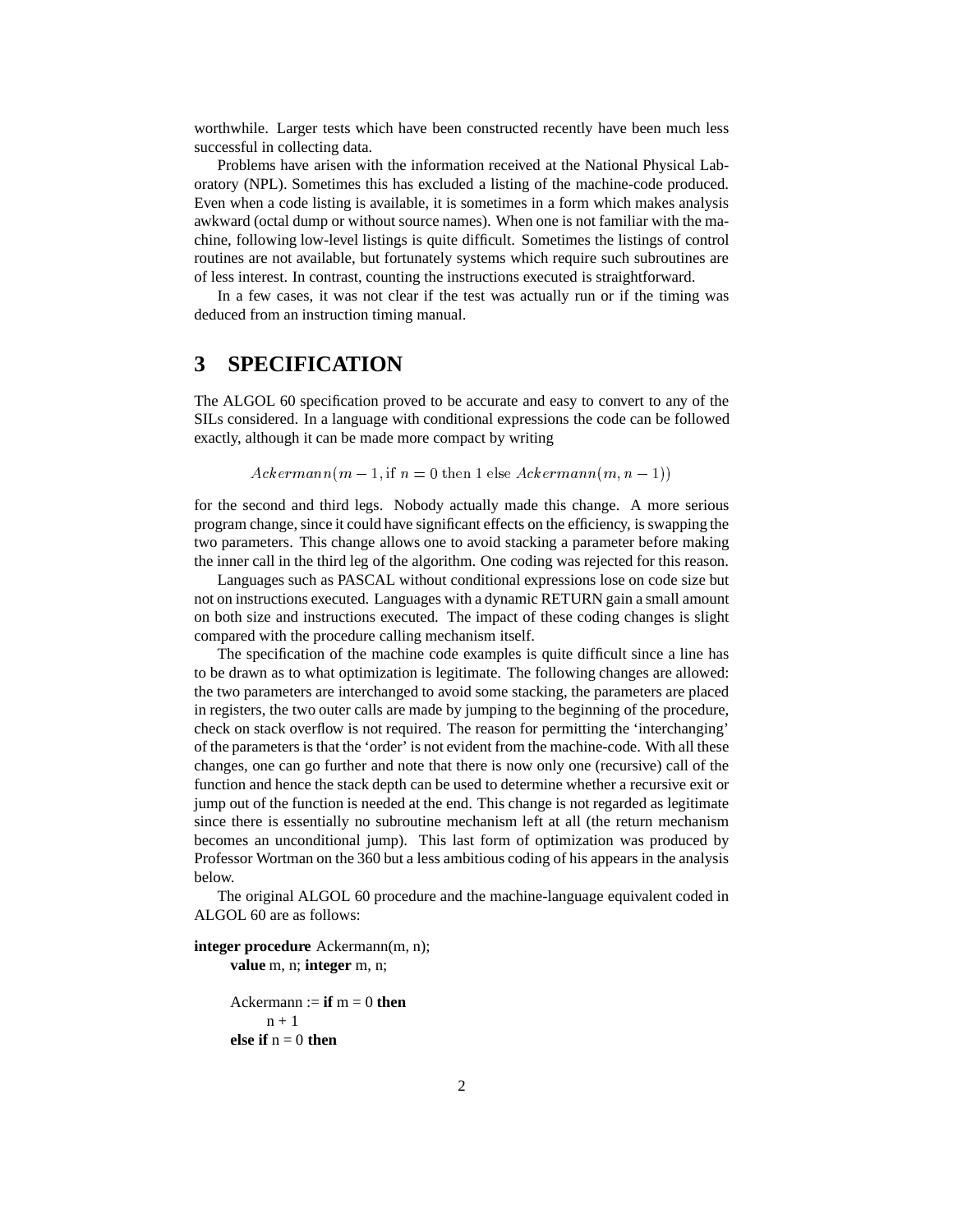```
Ackermann(m-1, 1)
     else
           Ackermann(m-1, Ackermann(m, n-1));
integer procedure Ackermann(m, n);
     value m, n; integer m, n;
     comment machine-language equivalent;
     begin
     integer procedure innerack;
     start: if m = 0 then
           innerack := n + 1else if n = 0 then
           begin
           n := 1; m := m-1;goto start
           end
     else
           begin
           comment stack m (and return address);
           stack[stp] := m; stp := stp+ 1;
           n := n-1:
           n := innerack;
           stp := stp - 1; m := stack[stp] - 1;goto start
           end;
integer array stack[1: 1000];
integer stp;
sty := 1;comment s, p, m, n, and result of innerack kept in registers;
Ackermann := innerack
end;
```
## **4 HOW GOOD IS THE TEST?**

There are four serious objections to the test. The first is that recursion itself is not a common requirement and hence measurement of the procedure calling overhead should not use recursion. However, in almost all cases, the SIL's have a procedure calling mechanism which supports recursion. With the Modular 1, CORAL 66 is more efficient with recursion than without, although this is certainly exceptional. The author has been told that even the PL/I optimizer does not take advantage of non-recursion. Recursion is often the simplest way to achieve re-entrant code.

The second objection is that it cannot measure the overhead in languages which support more than one calling convention. A good example of the two-call strategy is LIS[2] which has ACTION's (simple and cheap) and PROCEDURE's (as usual). The recursion forces the use of the more general calling method which one would hope could be avoided with most calls in practical cases. Other tests are being designed for simple cases, including ones where open code could be generated.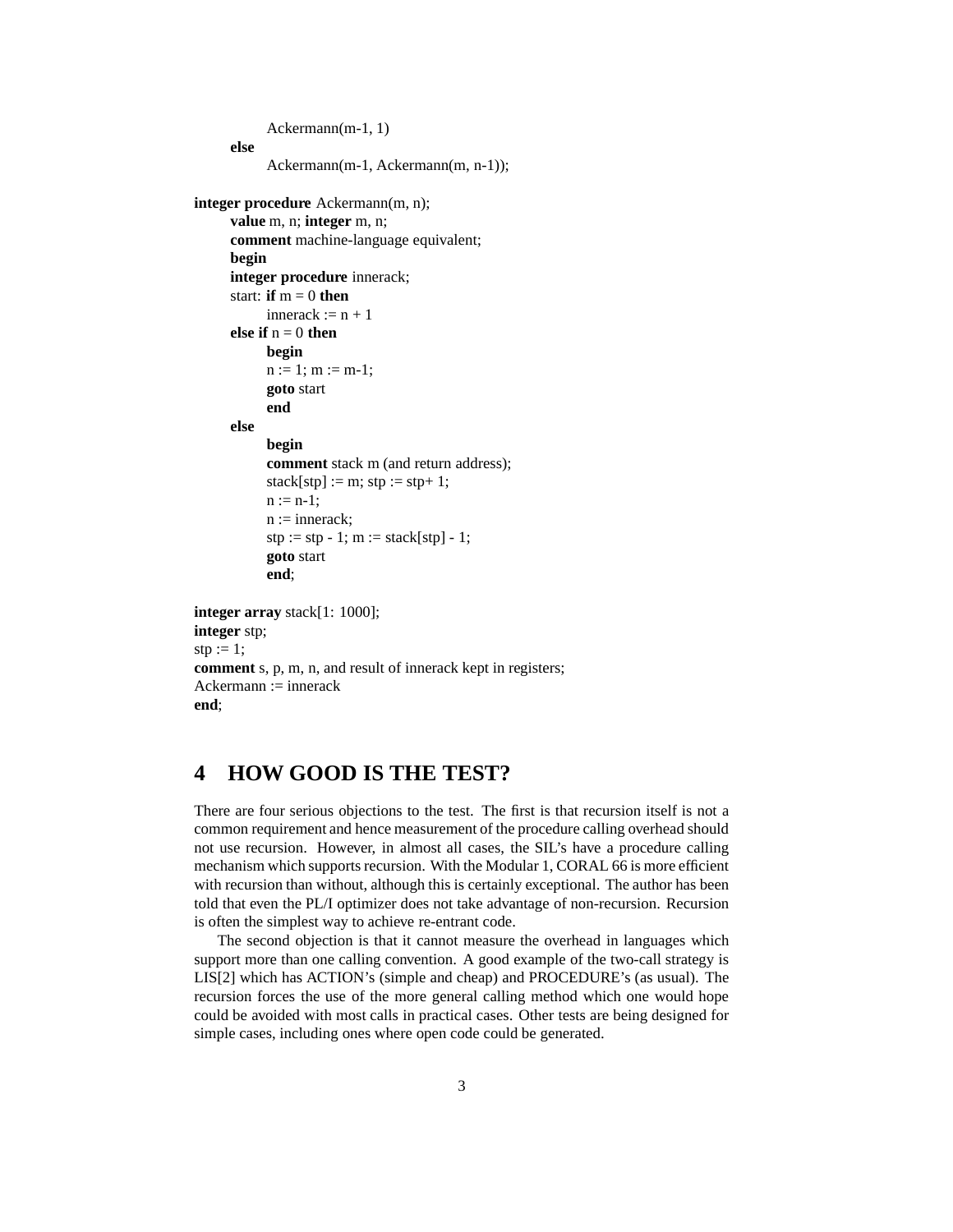The third objection to the test is that some very unusual optimization is possible. One compiler (Bliss, opt) removes the recursion on the two outer calls by performing a jump to the beginning of the procedure. The gain made was about 20 per cent and hence does not seriously undermine the value of the test. Optimization is made easier because all the working store of the procedure can be kept in registers on almost all machines. It is clear that results from any one small procedure cannot test all the aspects of procedure call when optimization is taken into account.

A fourth objection is that the test uses only value parameters and not variable (or name/address) parameters. However, statistics given on p. 90 of Reference 4 give the percentage of value parameters as 88 and hence the objection is not serious. Since the second leg of the algorithm is rarely executed, the complex third leg is very important. The nested function call in this leg is certainly not typical and could cause a compiler to generate less efficient code.

Other minor objections are that the test is too small and that excessive stack space is required to give a reasonable time interval for measurement. The 4K addressing limit problem on the 360 means that a clever compiler can run this test more efficiently. An example of this is the IMP compiler, but the improvement is only 15 instructions per call. The excessive stack space can be overcome by repeating a call for a small case in a loop and calculating the time per call slightly differently (from the coding given in Reference 1).

## **5 FURTHER ANALYSIS**

There are several problems with making a more detailed analysis of the code produced. The number of instructions executed per call is clearly dependent upon the architecture— some machines definitely have more powerful instructions than others. Even within one machine range (say 360), the number of instructions executed is not necessarily a good comparison. One compiler may generate more register-only instructions giving quicker code. This difference is partly reflected in the size figures. There is some uncertainty about the size since the pooling of constants makes the allowance for them hard to determine. With this test, the code can contain an untypically high proportion of jumps. Such a code can upset the instruction look-ahead and pipelining on the faster computers.

## **5.1 THE 360 FAMILY**

The architecture of the 360 Series is well known. The machine has 16 general-purpose registers in which integer arithmetic is performed. All addressing is offset from the sum of two registers, and may be further modified by a 12-bit number in long instructions. Instructions are 2, 4 or 6 bytes long and addressing is always at byte level. Hence to access the Ith element of an integer array, one must multiply I by four. A subset of integer instructions is available for 16-bit operands.

| Language            | Compiler  | Instr./call | Size (bytes) | Source         |
|---------------------|-----------|-------------|--------------|----------------|
| Assembler           | BAL       |             | 106          | D. B. Wortman  |
| RTL/2               | IСI       | 14.5        | 102          | J. Barnes      |
| <b>IMP</b>          | Edinburgh | 19          | 140          | P. D. Stephens |
| <b>BCPL</b>         | Cambridge | 19          | $116+$       | M. Richards    |
| ALGOL <sub>60</sub> | Edinburgh | 21          | 128          | P. D. Stephens |

 $+$  denotes the use of subroutines.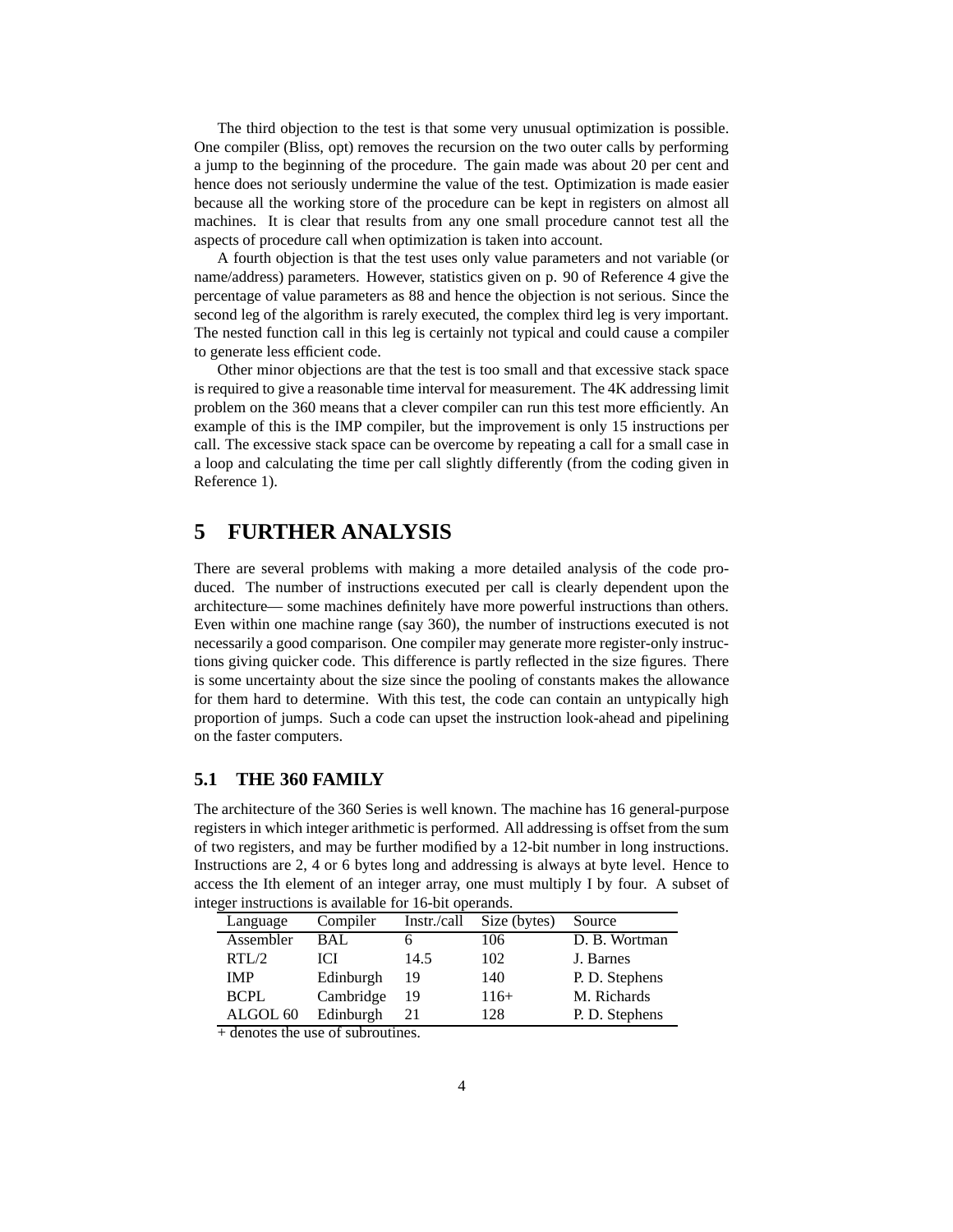### **5.1.1 Assembler**

The 360 machine code example is tightly coded by having an 'inner' subroutine which merely calls itself and hence can be assumed to have various registers set. The registers include the constants 1 and 4 so that almost all the instructions in the inner loop are short (2 bytes) and fast. The two outer calls merely jump to the first instruction of the inner subroutine without stacking a return address. In the inner call, the return address (24 bits) and the value of  $m$  (8 bits) is stacked in one word. This is only legitimate if it can be shown that  $m$  is limited to 8 bits (as could be stated in a range declaration in PASCAL).

The size is mainly in the initialization code including constant values for the registers on entry to the main (outer) subroutine.

## **5.1.2 RTL/2[3]**

RTL/2 performs relatively well by a carefully designed subroutine linkage. The code analyzed here makes no check on the availability of stack space although an option for this is implemented. The last parameter is left in a register and the result of the function is also left in a register. The compiler keeps  $m$  and  $n$  in registers when possible so that compact code is produced. The store multiple and load multiple instructions are used to preserve the old environment in the procedure entry and exit code respectively. Since RTL/2 requires no display (merely locals and globals) nor permits second order working store, stack maintenance is very straightforward. In fact, two registers are used, one for locals and the other for the top of the stack to push/pop parameters.

Apart from the 102 bytes for instructions, about 20 bytes of constants are placed in the code, apparently to assist in diagnostics.

#### **5.1.3 IMP**

The IMP language is essentially a superset of ALGOL 60 with features to make it suitable as a SIL[5]. The language requires a complete display which is held in the general-purpose registers. This strategy imposes restrictions on the static block structure of programs as well as inhibiting the use of the registers in expressions within deeply nested programs.

The IMP language allows one to specify a routine as **short** in which case the 4K byte addressing problem is avoided. The program analyzed here is without **short** and is 16 bytes longer.

The code uses the store multiple instruction just before the call to dump both the parameters and the display in the stack. A load multiple instruction is used after the return to recover the old environment. This technique produces a longer calling sequence than RTL/2 but executes much the same number of instructions. Since IMP uses a full display, the store/load multiple instructions dump/restore more registers and hence takes longer than RTL/2. Although both compilers do register optimization, it appears that RTL/2 is marginally more successful in terms of code space by loading the parameters before they are strictly required.

### **5.1.4 BCPL**

The BCPL compiler produces code that is broadly similar to that of RTL/2. Both languages do not need a full display and use store multiple at the beginning of the routine to dump the parameters and the environment. One difference is that BCPL uses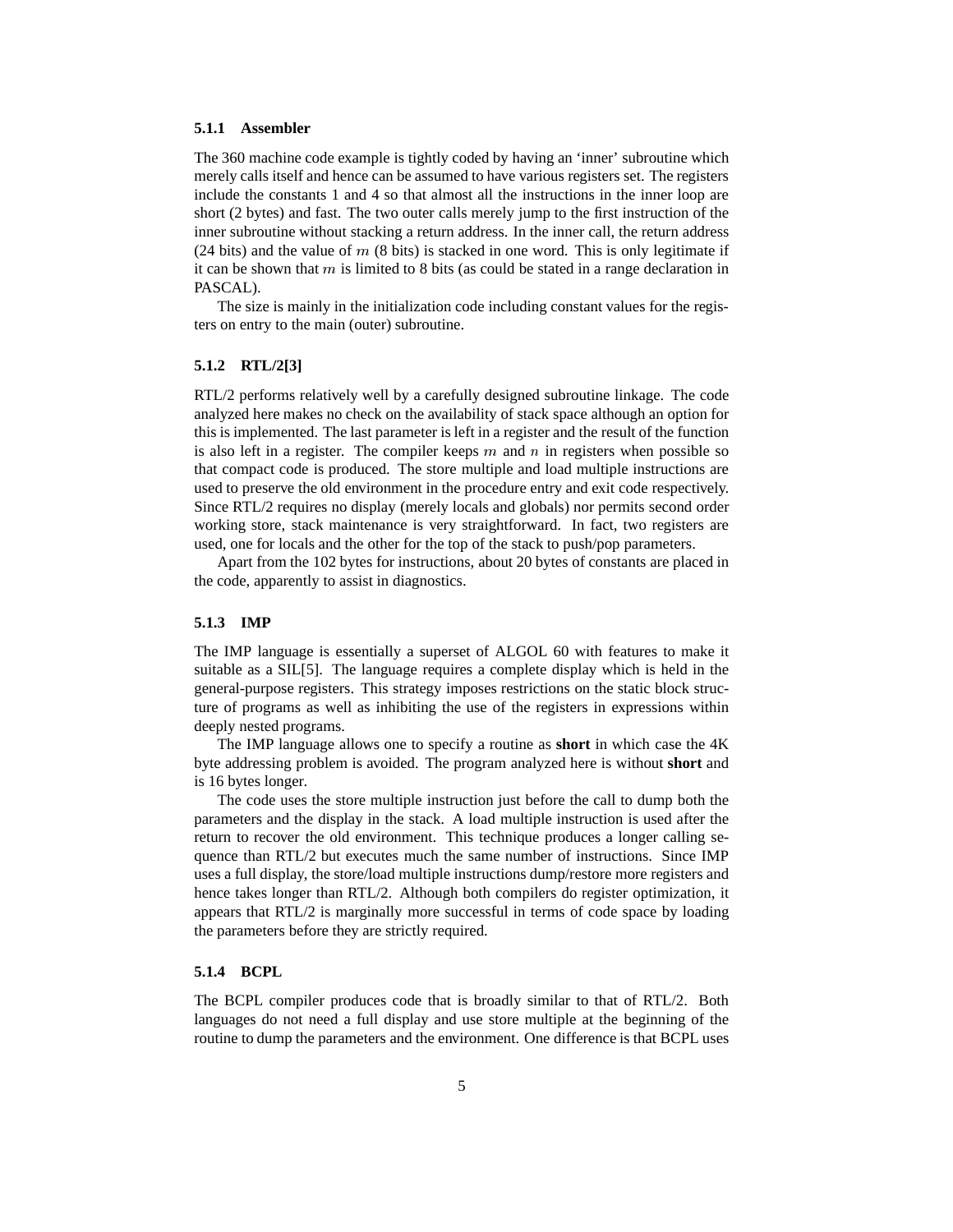a small run-time subroutine for procedure exit (instead of load multiple to restore the old environment). The quality of the code is not quite as good as the other systems so far—for instance, the result of the function is stored in core three times once for each leg of Ackermann.

## **5.1.5 ALGOL 60**

This compiler was produced by modifying the Edinburgh IMP system and hence the code is very similar. The only changes are that minor register optimizations are not performed. The register optimization, although it increased the speed of execution, actually produced bigger code. Hence the ALGOL 60 code is marginally more compact.

## **5.2 THE ICL 1900 FAMILY**

The ICL 1900 Series has a relatively simple instruction set. Eight integer registers are provided but only 3 are available for address modification. The word length is 24 bits: instructions and integers occupy one word, floating point numbers two words. Within an instruction, 12 bits are available for addressing either the first 4K words of the program or 4K words offset from an index register.

| Language      | Compiler          | Instr./call | Size (bytes) | Source       |
|---------------|-------------------|-------------|--------------|--------------|
| Assembler     | PLAN              | 7.5         | 57           | W. Findlay   |
| ALGOL 68-R    | Malvern (no heap) | 28          | 153          | P. Wetherall |
| <b>PASCAL</b> | <b>Belfast</b>    | 32.5        | $129+$       | W. Findlay   |
| ALGOL 68-R    | Malvern (heap)    | 34          | $162+$       | P. Wetherall |
|               |                   |             |              |              |

### **5.2.1 Assembler**

The 1900 machine code implementation is a straightforward coding of the algorithm. As before, the outer calls are replaced by jumps and only the inner call stacks a link and one parameter in two words. Only one register needs to be initialized and hence a significant space gain is made over the 360 coding.

## **5.2.2 ALGOL 68-R**

The two ALGOL 68-R versions are identical in the code for Ackermann itself. The difference lies in the fact that with the complete program as written, the loader can determine that no heap is required. Under these circumstances, six instructions are omitted from the procedure entry code which are otherwise necessary to check that stack space is still available. Without the heap, no explicit software check is made on the stack height since the hardware protection mechanism on the machine can fault the program.

The ALGOL 68-R system uses a complete display with storage allocated at block level. The display cannot, of course, be held in registers and hence it is placed in the innermost block. Copying this display on procedure entry accounts for most of the overhead on procedure call. The size of the display could be reduced by allocating storage at procedure level, as has been done by a second ALGOL 68 compiler produced at Malvern (but not released).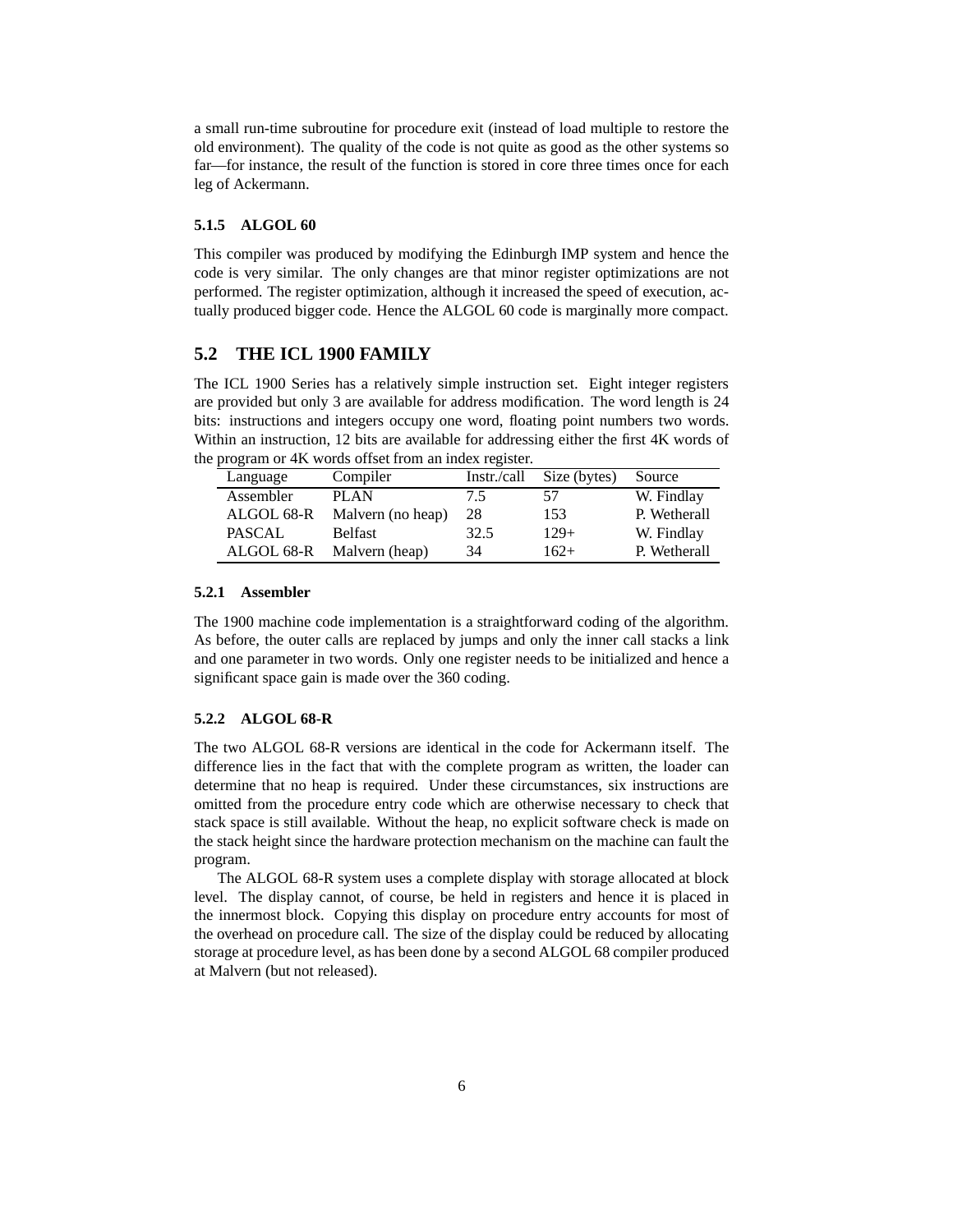## **5.2.3 PASCAL**

The 1900 PASCAL system[6] uses a different method of handling the display than AL-GOL 68-R. Although a complete display is necessary, it will be smaller because storage can only be allocated at procedure level. This restriction has a disadvantage to users that declarations cannot be made so 'local' as with a language with blocks. The method of handling the display is by back-chaining from the current level. To set up the chain on procedure entry, the easiest method is to pick up the pointer before the call. The number of instructions that this will require depends upon the difference in static level between the call and the procedure. In the case of Ackermann, the pointer is not necessary at all since the procedure is at global level—however, the 1900 implementation does not spot this.

This PASCAL system does not use a loader and in consequence a jump table is used to link to the two subroutines for entry and exit. The use of subroutines produces more compact code than ALGOL 68-R. In spite of the check on the stack height, PASCAL ought to give slightly faster code than ALGOL 68-R but the extra jump instructions stop this. A similar quality code to ALGOL 68-R would give about six instructions fewer per call.

## **5.3 THE PDP11 FAMILY**

The PDP11 Series has a relatively large instruction set for a minicomputer with a 16 bit word length. Like the 360, byte addressing is used, necessitating multiplication by two in many high-level language constructs. Although all instructions are 2 bytes, a literal can (and must) be placed after the instruction unless all the operands are within the six general-purpose registers. A wide selection of addressing modes are available, including auto-increment and auto-decrement. It is difficult to produce compact code on the PDPllsince ordinary store access involves 4 bytes—2 for the instruction and two for the literal (address). It is very easy to use any register as a stack address register—in fact register 6 is used in this way for interrupt handling.

| Language      | Compiler    | Instr./call | Size (bytes) | Source        |
|---------------|-------------|-------------|--------------|---------------|
| Assembler     | PAL         | 7.5         | 32           | W. A. Wulf    |
| <b>Bliss</b>  | CMU, opt    | 7.5         | 32           | W. A. Wulf    |
| <b>Bliss</b>  | <b>CMU</b>  | 10          | 64           | W. A. Wulf    |
| <b>PALGOL</b> | <b>NPL</b>  | 13          | 86           | M. J. Parsons |
| <b>BCPL</b>   | Cambridge   | 20.5        | 104          | M. Richards   |
| C             | <b>UNIX</b> | 26          | $62+$        | P. Klint      |
| Sue-ll        | Toronto     | 26.5        | 176          | J. J. Horning |
| RTL/2         | <b>ICI</b>  | 30.5        | $70+$        | J. Barnes     |

#### **5.3.1 Assembler**

The machine coding for the PDP11 followsthe same strategy as for the other eases. The ability to increment and decrement registers in one 16-bit instruction gives a compact program of 32 bytes. As before,  $n$  is kept in a register while  $m$  is stacked with the link on the inner call. The stacking of the link is part of the subroutine call instruction.

## **5.3.2 Bliss[7]**

The optimized Bliss/11 (i.e. Bliss for the PDP11) coding uses a facility within the language to declare a parameter linkage convention. This allows the parameters to be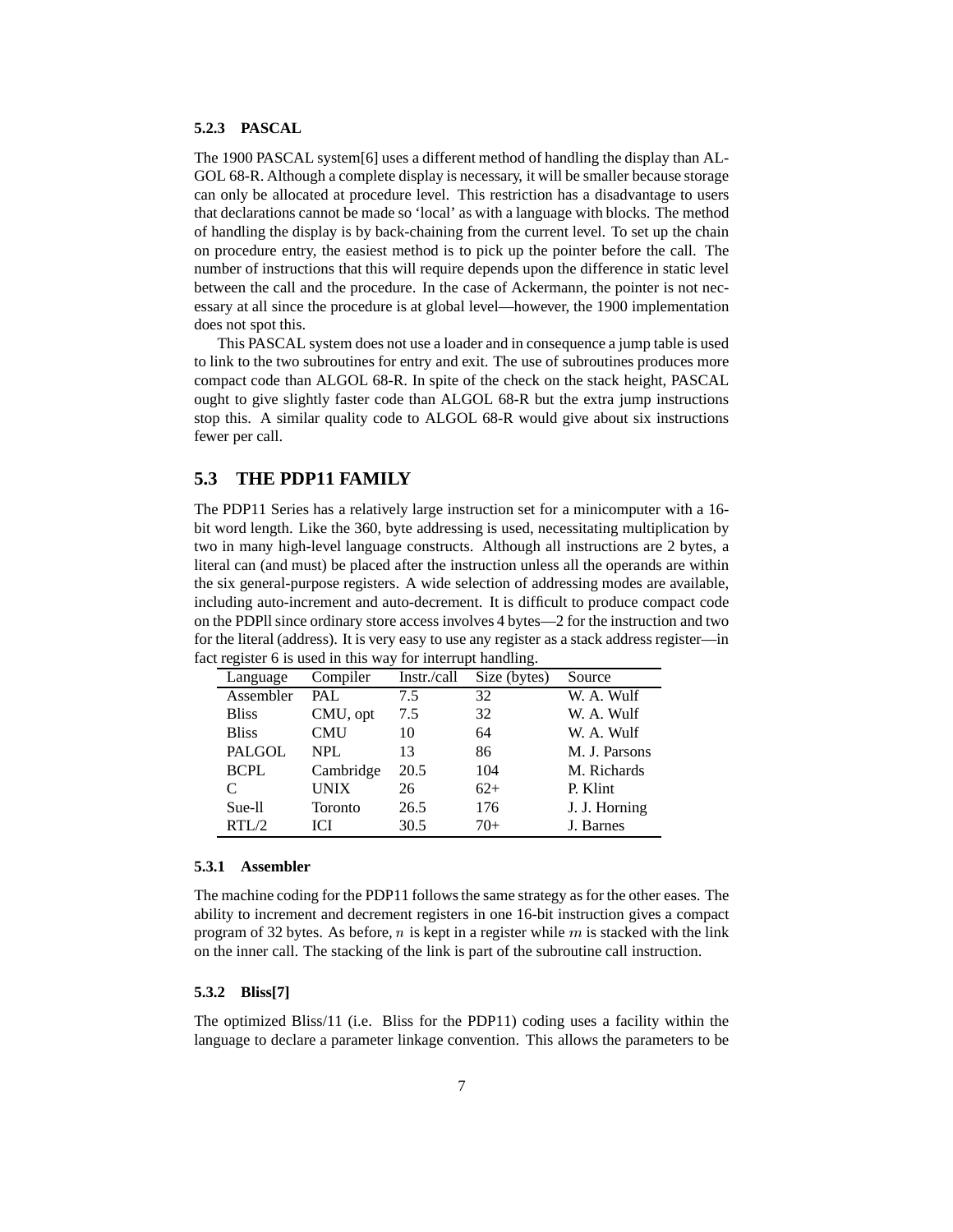passed in registers and makes further optimization by the compiler that much easier. Only the declaration of the linkage method is machine-dependent. Other 'tricks' are used to give better code as can be seen from the listing:

```
linkage B01 = \text{Bliss}(\text{register} = 0, \text{register} = 1);macro Inc(Var) = (Var = Var + 1),
              Dec(Var) = (Var: = .Var-1);routine B01 Ack(N, M) =
       begin
       if .M = 0 then return Inc(N)\text{Ack}(\textbf{if Dec}(N) \geq 0 \textbf{ then } \text{Ack}(N, \cdot, M) \textbf{ else } 1,Dec(M))end;
```
Although the program is a reasonably clear expression of the algorithm it is not clear that a programmer who did not know the machine and some of the properties of the compiler would express Ackermann's function in this way.

The second version for Bliss/11 is a straightforward encoding of the ALGOL 60 version. The main penalty is not the speed (instructions per call) but the doubling in the code size. This is caused by addressing core rather than using registers. The code uses a single stack register for both stacking parameters and addressing variables. This is straightforward on the PDP11 provided the languages do not have second order working store.

### **5.3.3 PALGOL**

The NPL PALGOL system is a dialect of ALGOL 60 with the restriction of no second order working store and access only to locals and globals. In this way, only one stack register is required. The compiler is a simple one and performs no significant optimization. In particular, the increment and decrement instructions are not used (can they be used ?— they do not set the carry bit). All the PDP11 compilers have to manipulate the stack because the 'obvious' calling sequence places the parameters beneath the link which is the wrong way round for the procedure exit code.

#### **5.3.4 BCPL**

This compiler produces open code for entry and exit but does not make very good use of the available registers. Several unnecessary MOV instructions are generated which has a significant effect on the code size. The code uses two registers for the stack, one for locals and the other for pushing/popping parameters although only one is strictly necessary. Unlike PALGOL, the increment and decrement instructions are used. Comparatively small modifications (by hand) to the code reduce the instructions executed to 13.5 per call.

## **5.3.5 C**

This language is a dialect of BCPL but with additional 'type' information added to permit the declaration of structures with different field lengths[8]. The C code generator is evidently designed to produce compact rather than fast code. Subroutines are used for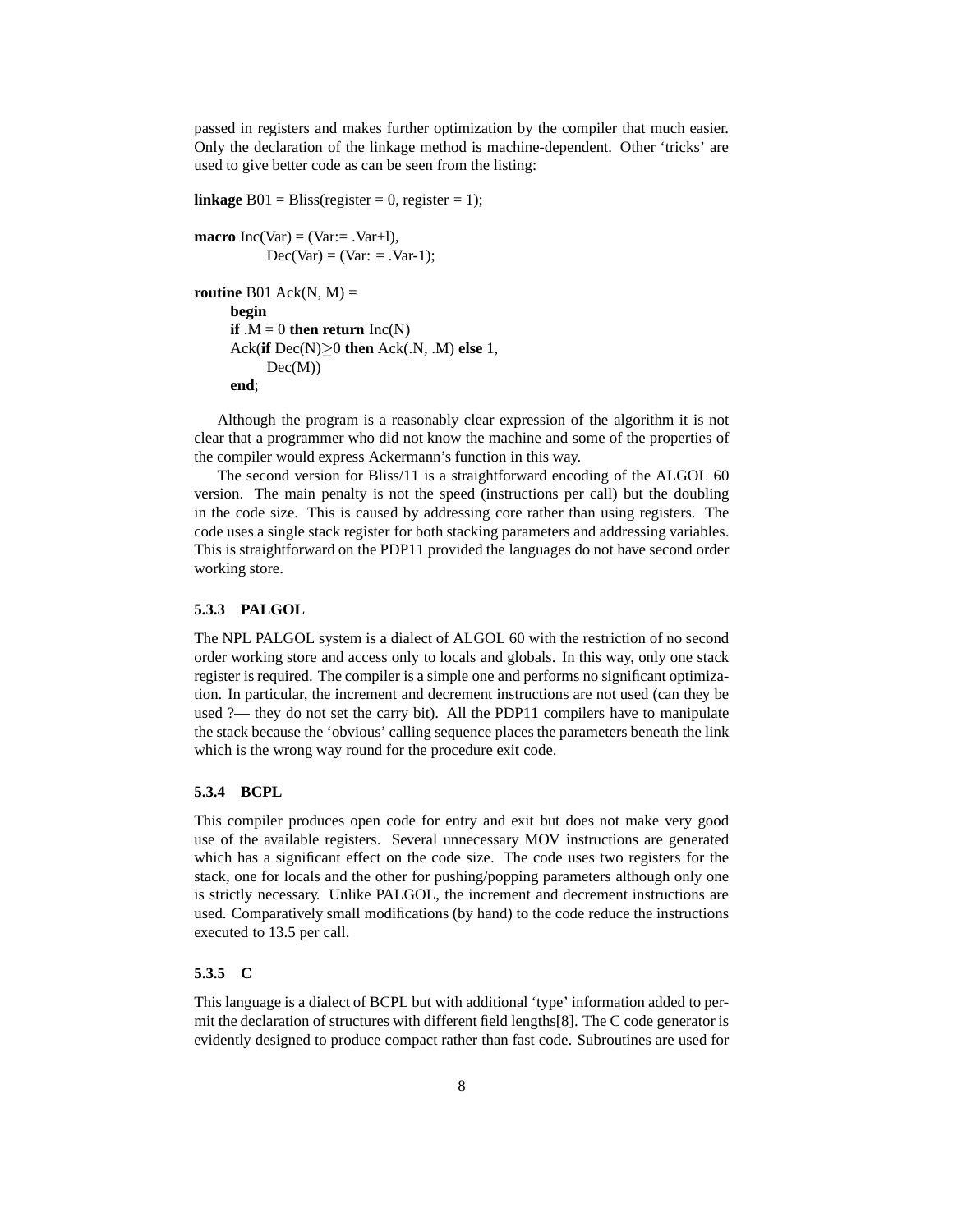entry and exit. Two registers are used for the stack as with the Cambridge system. A post-processor attempts some further optimization which was successful in this case. Code for the last two legs were combined giving the code that would be generated from:

 $Ackermann(m-1, if n = 0 then 1 else Ackermann(m, n-1))$ 

#### **5.3.6 Sue-11**

This language is based upon PASCAL and requires a complete display[9]. This is handled by back-chaining using open code throughout. The registers are not well used, so the code is very voluminous. Clearly, generality rather than space or time has been the main aims of the system. With only eight registers, one cannot hold the display within them, so back-chaining or maintaining a core copy would seem the best method. However, the code produced here shows the penalty that can be involved if no optimization is performed.

### **5.3.7 RTL/2**

The code generator for the PDP11 is rather less successful than that for the 360. The system aims at producing compact code and hence uses subroutines for entry and exit. However, these subroutines are entered via a TRAP instruction rather than the ordinary subroutine call. Although this is marginally more compact, the speed overhead in decoding a TRAP instruction is significant, this being the main cause of its relative slowness. This is the only PDP11 system to insert a check on the size of the stack, incurring an additional overhead. In fact the system records the amount of stack space used, involving 6 instructions altogether.

## **5.4 THE DEC10 FAMILY**

The DEC PDP10 Series is a 36-bit architecture with a very extensive instruction set. Push and pop instructions are available to manipulate stacks provided the address is within one of the 16 registers. Hardware is also available to address fields within a word. An analysis has been produced showing that it is difficult to exploit such a large instruction set and so many registers[10].

|               |            |    | Language Compiler Instr./call Size (bytes) Source |            |
|---------------|------------|----|---------------------------------------------------|------------|
| Assembler PAL |            |    | 85                                                | J. Palme   |
| <b>Bliss</b>  | <b>CMU</b> | 15 | $103+$                                            | W. A. Wulf |

### **5.4.1 Assembler**

This coding is roughly equivalent to the other machine code examples. The outer calls are replaced by jumps, leaving the one inner recursive call. The fact that only five instructions are required per call is a consequence of the rich instruction set—for instance, one can decrement a register and jump unconditionally in one instruction. The stacking orders allow one to handle the recursive call in three instructions.

## **5.4.2 Bliss[11]**

This coding is a straightforward conversion of the ALGOL 60. Two subroutines are used for procedure entry and exit for setting and restoring environments. The compiler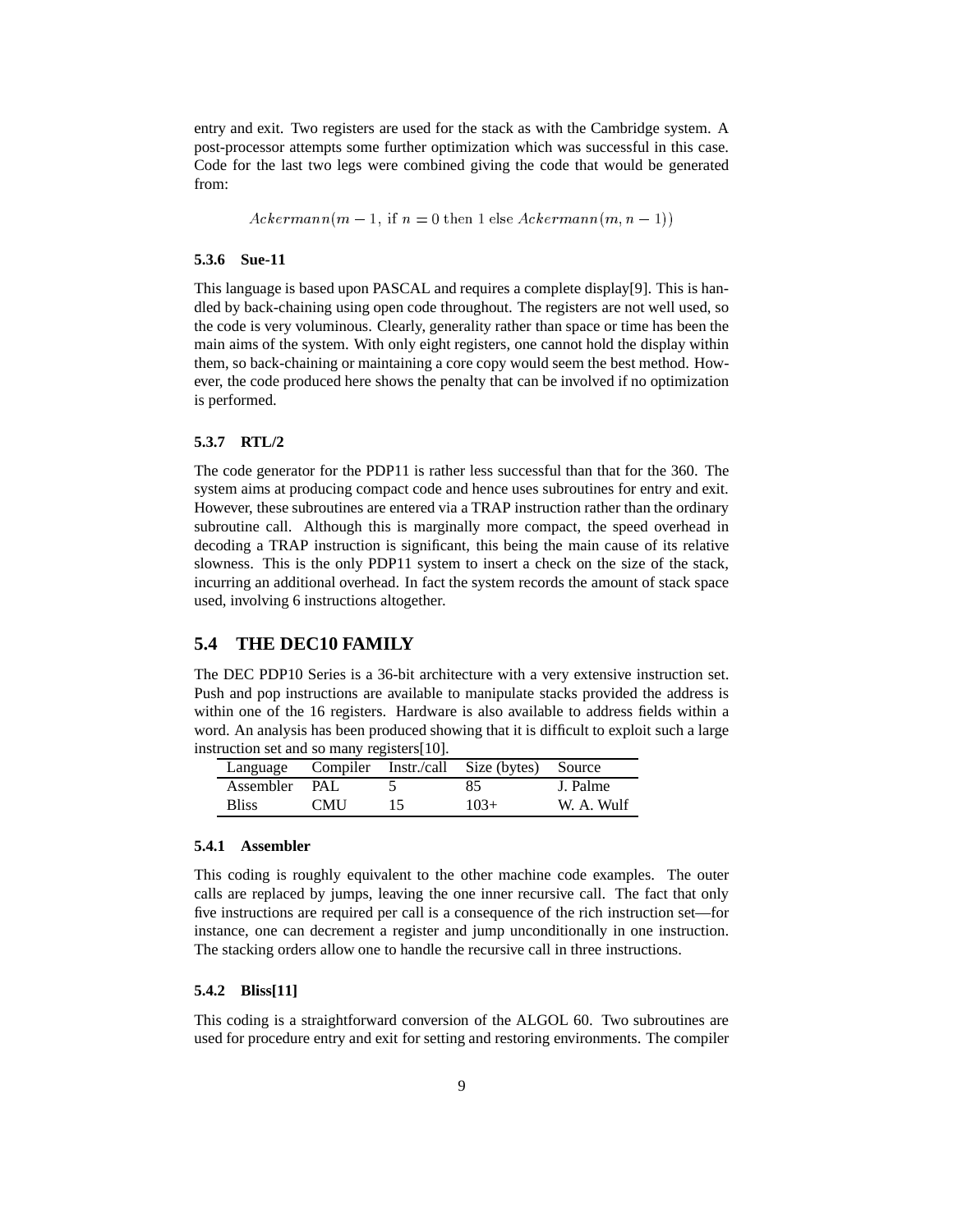does not do the optimization of the Bliss/11 compiler although the reloading of register values is avoided. The compiler does not seem to be able to exploit the rich instruction set in the way that is possible with hand coding. Two registers are used for addressing, one for locals and the other for pushing/popping parameters.

## **5.5 THE BURROUGHS FAMILY**

The two Burroughs machines—the B5500 and B6700—are not compatible but share a common design philosophy. Both are naturally programmed in ALGOL 60 and, indeed, the coding given by the compiler is the only conceivable one. The B5500 has fixed length instructions of 12 bits (4 per word) whereas the B6700 has variable length instructions. Both instruction sets are stack organized, but the B5500 only permits access to locals and globals while the B6700 has a complete display in hardware. It is difficult to make any comparison between these machines and conventional hardware because the basic approach is so different. The advantages in terms of code size and instructions executed are apparent.

|                      |  | Language Compiler Instr./call Size (bytes) Source |              |
|----------------------|--|---------------------------------------------------|--------------|
| ALGOL 60 XALGOL 19.5 |  | 57                                                | R. Backhouse |
| ALGOL 60 XALGOL 16   |  | -57                                               | G. Goos      |

#### **5.5.1 B5500**

The fact that both the Burroughs machines give the same size of code is just luck since the binary machine code is very different. Stack addresses are usually 10 bits and are loaded into the stack in one instruction. Similarly, a value or descriptor may also be loaded. The other possibility for the top 2 bits of an instruction gives a 10-bit addressless operation code. This gives compact code except for common operations such as subtracting one or testing for equality with zero which takes two instructions. The only improvement that could be made to the code by hand coding is removing three instructions at the end of the procedure which stores the result of the function in a local variable and then reloads it into the stack.

#### **5.5.2 B6700**

With this machine, variable length instructions are used, the addressless ones being 8 bits. Special instructions are available for loading 0 and 1 making the code more compact. This gain is offset by additional space needed in the longer instructions to address a complete display (5 bits). The display is updated by the procedure calling instructions without any explicit code. No improvement to the code generated seems possible. A small piece of optimization is performed by removing the storing and reloading of the result of the function.

## **5.6 THE CDC 6000/CYBER SERIES**

The CDC Series sacrifices simplicity in design for the need to produce very highspeed processors. Within a 60-bit word, instructions are 15 or 30 bits long but cannot overlap word boundaries. Hence it is sometimes necessary to pad out with dummy instructions— amounting to 20 per cent of the code in some cases. Jumps can only be to the beginning of word boundaries. Pre-normalization rather than post-normalization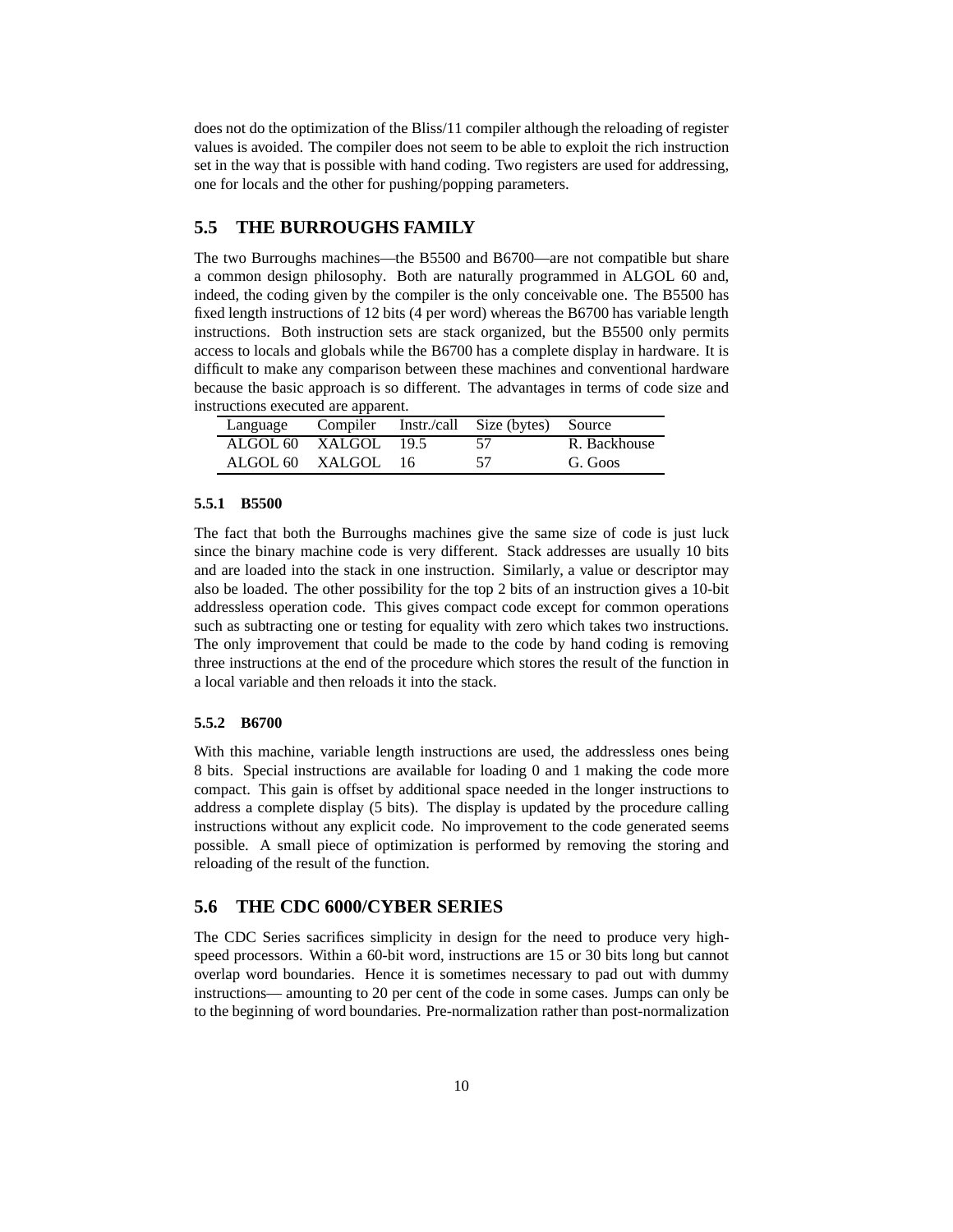makes the generation of accurate code awkward as does the absence of integer multiply on the early members of the range. Eight general-purpose registers and eight index registers are provided, but the registers are divided into 'fetch' and 'store' type. Data can only be fetched into one type and stored from the other type. This means that more instructions are required for store access and a higher premium is paid for keeping calculations within the registers. In general, instructions involving different registers will be executed in parallel on the faster machines— a challenge for a good code generator.

| Language       | Compiler       | Instr./call | Size (bytes) | Source      |
|----------------|----------------|-------------|--------------|-------------|
| Assembler      | Compass        | 15.5        | 83           | W. M. Waite |
| Assembler, Opt | Compass        | 9.5         | 60           | D. Grune    |
| PASCAL         | 3.4 Zurich     | 38.5        | 232          | N. Wirth    |
| ALEPH          | Amsterdam 17.1 | 41.5        | 292          | D. Grune    |
| Mini-ALGOL 68  | Amsterdam      | 51          | 292          | L. Ammeraal |

### **5.6.1 Assembler**

This coding has been produced to follow as closely as possible the other machine code examples. The extra number of instructions are mainly due to the lack of power of individual instructions on the 6000 Series. Several register to register instructions are required which would be unnecessary on more conventional architectures. Dummy instructions are not included in the execution count but contribute to the space. There is a smaller percentage of dummy instructions with hand coding because more information is kept in registers (permitting 15-bit instructions to be used with no alignment problems).

#### **5.6.2 Assembler, Opt**

This version was produced by very careful use of the registers but following the same logic as above. Dummy instructions were avoided as were several register to register instructions. This example illustrates the difference that can arise with machine-level coding due to the amount of effort spent. Dr. Grune made the following observation: 'This is probably not the limit. By abandoning all sense of decent programming I could possibly combine M and the return address into a floating point number, and then by judicious use of the floating point divide instruction, I could . . . etc.'

#### **5.6.3 PASCAL**

This compiler produces good code for a difficult machine. The language requires a complete display which is back-chained, but unlike 1900 PASCAL, the chain is avoided with global procedures (like Ackermann). Parameters are passed through registers (in this case). Since the subroutine instruction places the link within the code area, the call is handled by an ordinary jump preceded by setting the link in a register. The absence of conditional expressions loses 6 per cent on space and a further 11 per cent is lost through dummy instructions for padding.

A check on the stack is necessary, but this is performed twice, once at the beginning of the procedure and then on the inner recursive call because the stack must be incremented. This is a very cautious approach—the usual method adopted is to make the check less often but ensure 50 or so words are left spare. As the addresses for the check are in registers the penalty is quite small<sup>1</sup>.

<sup>&</sup>lt;sup>1</sup>I have been told that the March 1976 release of the compiler no longer generates the second stack test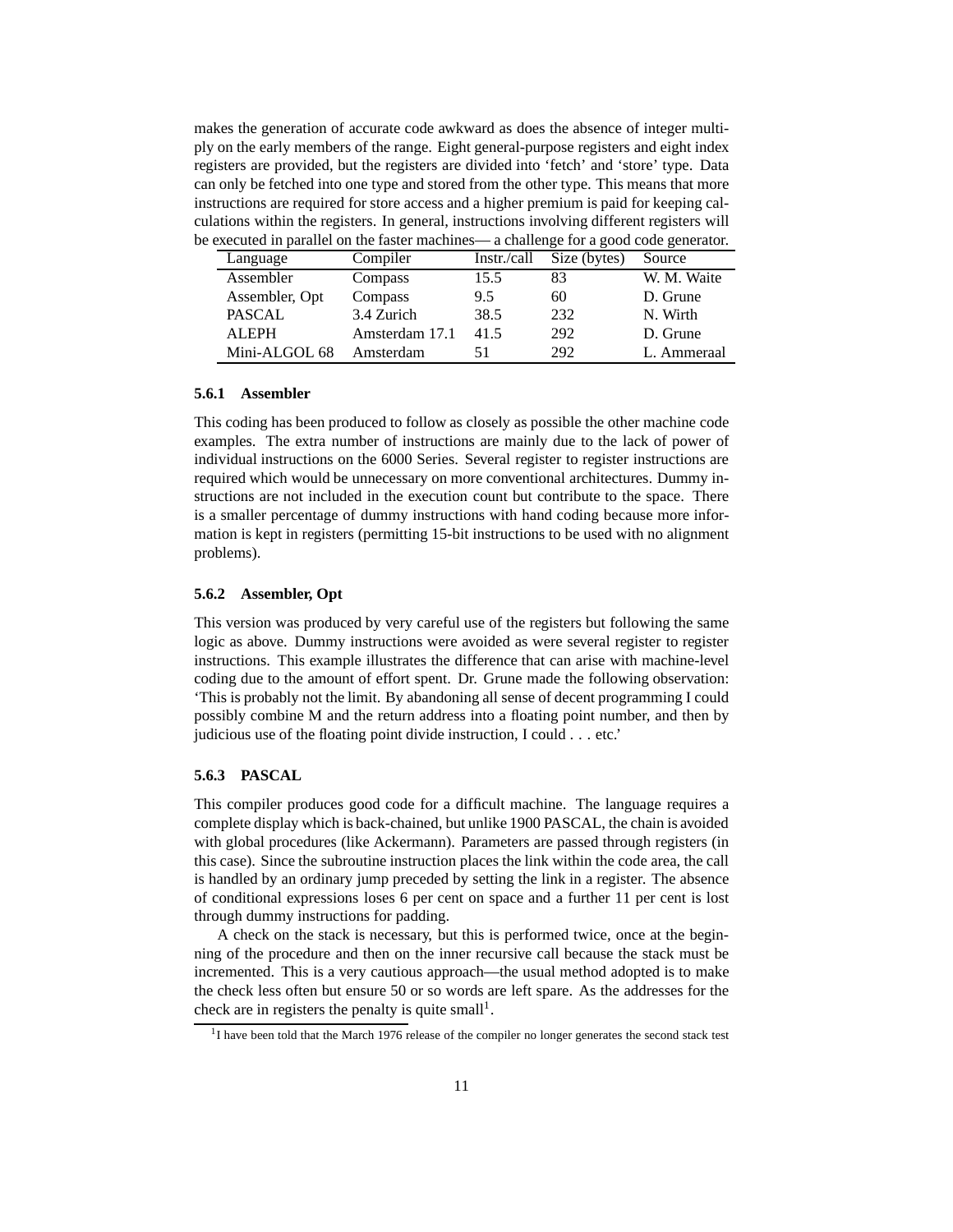### **5.6.4 ALEPH[12]**

This language is designed for compiler writing rather than being general purpose. Although the language does not require a full display and has no second order working store, flexible global arrays are available. Such arrays give some flexibility in storage allocation without adversely affecting the procedure calling mechanism. Parameters are passed through registers, and so the comparatively unoptimized code is quite efficient. The code includes a stack overflow check.

### **5.6.5 Mini-ALGOL 68[13]**

The language is a true subset of ALGOL 68 including as much as possible without a heap. The compiler produces relatively straightforward code which on this machine is rather long. A display is maintained in store which is updated by copying on procedure entry. A check is made for stack overflow on procedure entry as well. Tests for equality uses the general (safe) method of performing subtraction both ways round and oring the two results. Testing for equality with zero can, of course, be performed directly as with the PASCAL code. A slight gain is made over PASCAL by use of conditional expressions.

## **6 GENERAL COMMENTS**

It is difficult to draw many conclusions from this study for a number of reasons. Firstly, the quality of code produced varies considerably, even though only the better systems have been analyzed. Secondly, it is not easy to tell why the code produced takes the form that it does. Unused generality in this test may result in redundant instructions whose purpose is obscure. Lastly, comparison between machine ranges is clearly dangerous unless one has very detailed knowledge of each range, which the author does not have.

One reason for the user to write procedures is to reduce the volume of machine code produced by the compiler. This reduction will depend upon the organizational overhead in the procedure call, procedure entry and procedure exit. Making the space occupied by the procedure entry and exit code small is not easy. The problem is that the open code probably amounts to 4 or 5 instructions, but control routines would need extra parameters so that the space reduction in their use is hardly worthwhile. The compiler writer would like to augment the machine instruction repertoire by two instructions for this purpose. The TRAP instruction on the PDP11 and the undefined operations on the DEC10 would apparently provide this facility but in both cases the decoding overhead is too large for it to be cost-effective.

The usefulness(to the compiler writer) of the subroutine call instruction varies considerably from machine to machine. The CDC 6000 Series and many minicomputers have a call instruction which plants the return address in the location before the first instruction of the subroutine. This is very awkward since it inhibits recursion (and re-entrant code). The majority of machines seem to be like the IBM 360 and leave the return address in a register. This provides the compiler writer with a useful call instruction and the flexibility he needs for handling the return address. The PDP11 and DEC10 are some of the few machines to place the return address in the main memory

saving two instructions per call. This illustrates the problem of keeping performance information about software up to date.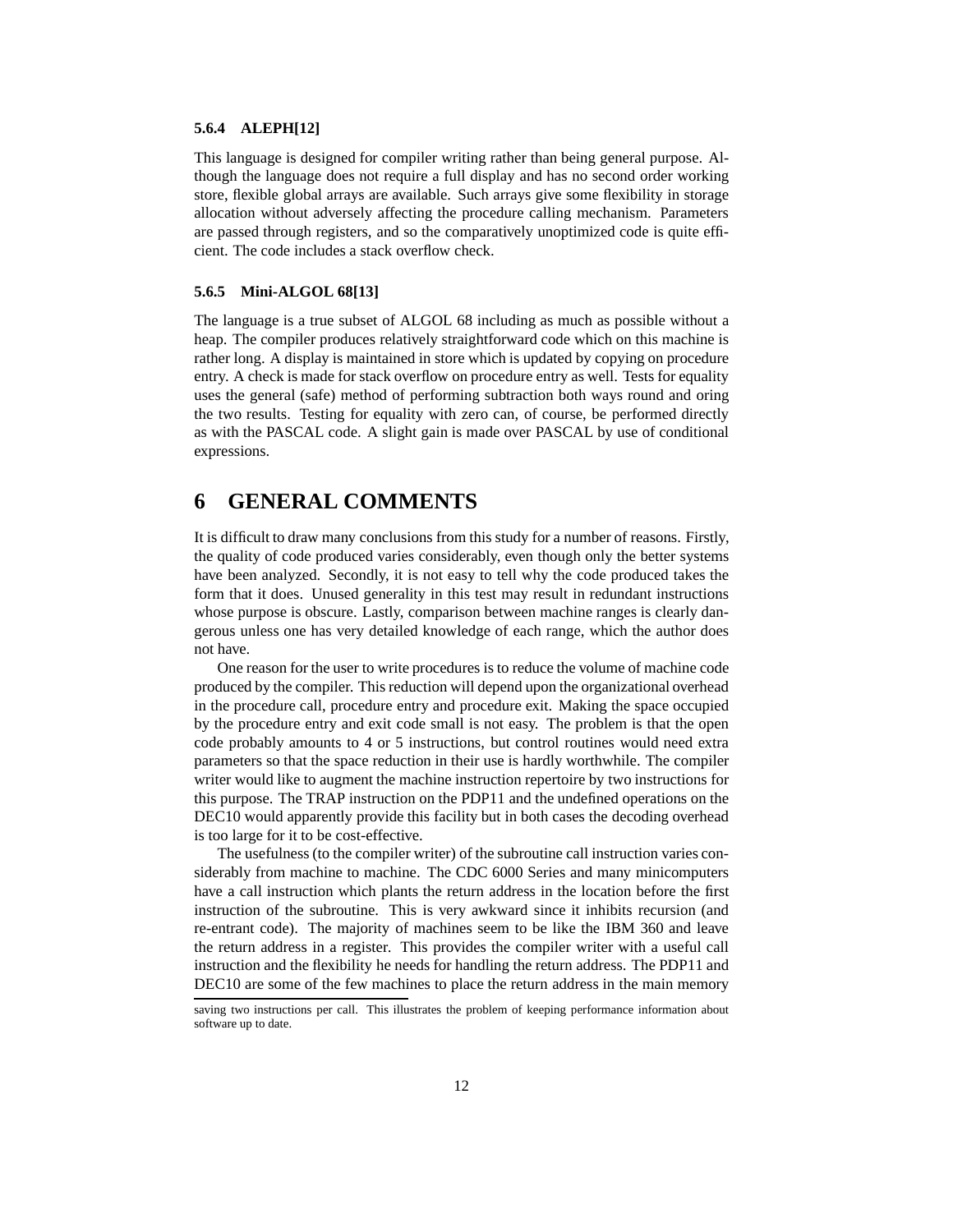in a fashion which is acceptable to almost any high-level language. The only problem with the PDP11 stacking mechanism is that when parameters and local variables are also stacked, the return sequence is awkward.

Apart from the return address, the main function of the procedure entry and exit code is to establish and then restore the appropriate 'environment'. This environment ensures addressibility to the parameters, local variables and non-locals. On the Burroughs machines, the environment is established as part of the procedure call instruction, but in other machines explicit loading and storing of pointers is necessary. For this purpose, the load/store multiple instructions as on the IBM 360 are particularly convenient. If the environment is kept mainly as a display in core, then a move or block copy instruction is more useful. However, it sometimes happens that such instructions are ineffective because of the registers that must be set up first.

The best results obtained to date in high-level languages are as follows:

**Instructions executed** • Languages with access to locals and globals only and no variable array space:

10 instructions per call Bliss/11

? Full display but no variable array space:

30.5 instructions per call MARY(SM4)

? Additional storage management apart from a stack:

34 instructions per call ALGOL 68-R

**Space** The most compact results have been for B5500 and B6700 ALGOL with a total of 57 bytes of code.

## **7 ACKNOWLEDGEMENTS**

This comparison would not have been possible without the work of all the contributors in sending the author listings and timings. The timings and machine code versions are particularly difficult to produce. The author would also like to thank the members of IFIP Working Group 2.4 (Machine Oriented Higher Level Languages) for both encouragement and criticism of earlier drafts of this paper. The highly perceptive comments of the referee has also permitted several improvements to be made.

## **References**

- [1] B. A. Wichmann, 'Ackermann's function: a study in the efficiency of calling procedures', BIT, 16, 103-110 (1976).
- [2] J. D. Ichbiah, J. P. Rissen, J. C. Heliard and P. Cousot, 'The system implementation language LIS', *Technical Report 4549 E1/EN CII*, Louveciennes, 1976.
- [3] Imperial Chemical Industries, *RTL/2 Language Specification*, 1974.
- [4] B. A. Wichmann, *ALGOL 60 Compilation and Assessment*, Academic Press, London, 1973.